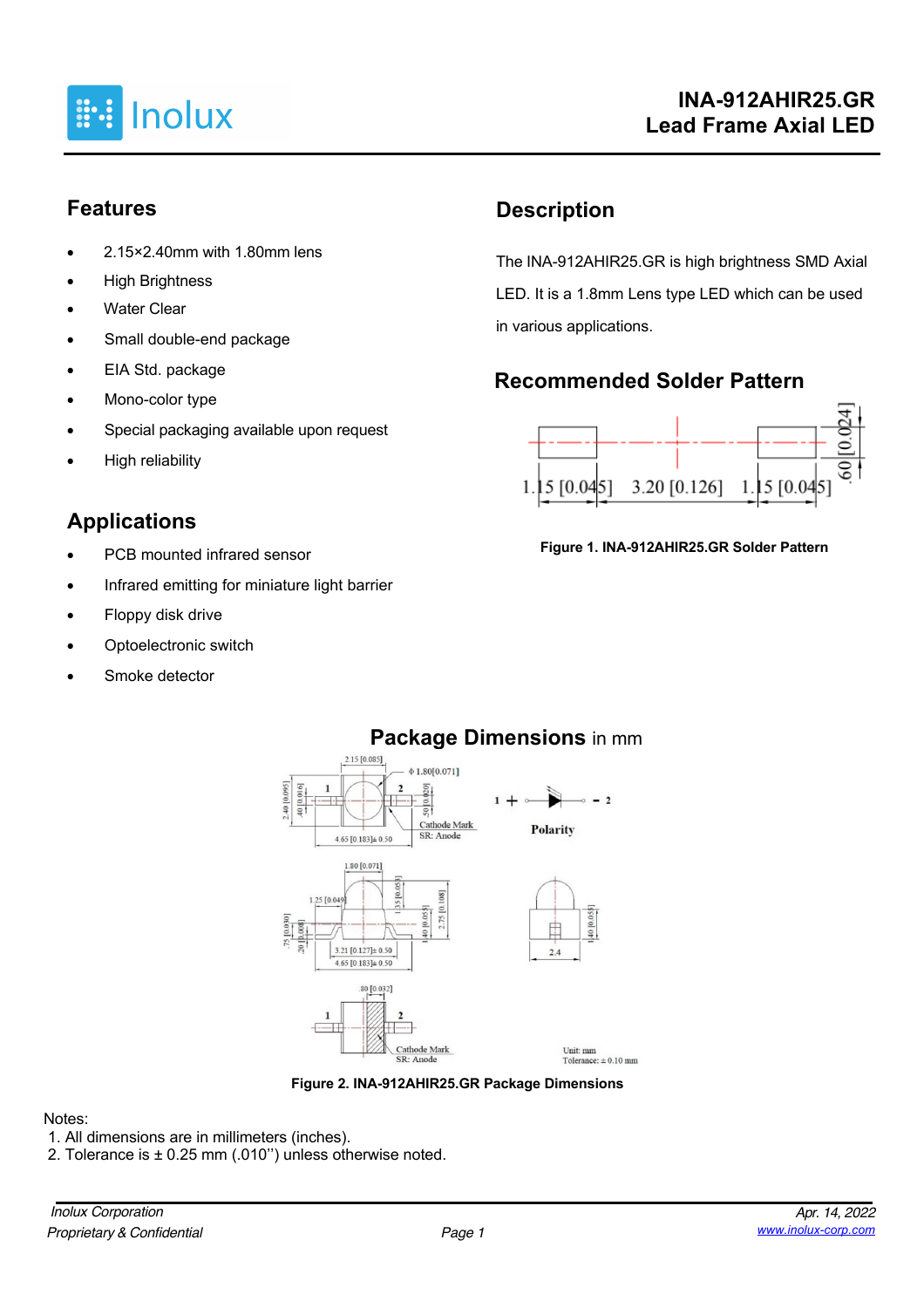

### **Absolute Maximum Rating at 25oC** (Note)

| Product          | Emission Color | $P_d$ (mW) | $I_F$ (mA) | $I_{FP}^*(A)$ | $V_R(V)$ | $\mathsf{Top}$ (°C)              | T <sub>ST</sub> (°C) |
|------------------|----------------|------------|------------|---------------|----------|----------------------------------|----------------------|
| INA-912AHIR25.GR | Infrared       | 90         | 50         | 1.00          | ວ        | $-40^{\circ}$ C $-+80^{\circ}$ C | -40°C~+85°C          |

#### **Notes**

1. Derate linearly as shown in derating curve.

2. Duty Factor = 10%, Frequency = 1  $K$ Hz

#### **Electrical Characteristics** *TA <sup>=</sup> 25°C* (Note)

| Product          | Emission<br>Color | $I_F(mA)$ | $V_F(V)$  |                |                                              |                          | $\lambda$ (nm) |           | Viewing<br>Angle | Ee (mW/sr)    |    |             |     |     |                                             |     |     |     |
|------------------|-------------------|-----------|-----------|----------------|----------------------------------------------|--------------------------|----------------|-----------|------------------|---------------|----|-------------|-----|-----|---------------------------------------------|-----|-----|-----|
|                  |                   |           | $IF=20mA$ |                | $IF=100mA$<br>$tp=100\mu s$<br>$tp/T = 0.01$ |                          | ΛD             | <b>AP</b> | Δλ               | $2\theta$ 1/2 |    | $IF = 20mA$ |     |     | IF=100mA,<br>$tp=100\mu s$ ,<br>$tp/T=0.01$ |     |     |     |
| INA-912AHIR25.GR | Infrared          | 20        | min       | typ            | max                                          | min                      | typ            | max       | -                | 940           | 50 | 25          | min | typ | max                                         | min | typ | max |
|                  |                   |           | 0.8       | $\overline{2}$ | 1.5                                          | $\overline{\phantom{0}}$ | . 6            | 1.8       |                  |               |    |             | 3   | 6   | -                                           | -   | 15  |     |

#### **Notes**

1. Performance guaranteed only under conditions listed in above tables.

2. A luminous intensity is measured with a light sensor and filter combination that approximates the CIE eye-response curve.

3. 2θ1/2 is the o -axis angle where the luminous intensity is 1⁄2 the peak intensity.

4. The dominant wavelength (λd) is derived from the CIE chromaticity diagram and represents the single wavelength which defines the color of the device.

#### **ESD Precaution**

#### ATTENTION: Electrostatic Discharge (ESD) protection



The symbol above denotes that ESD precaution is needed. ESD protection for GaP and AlGaAs based chips is necessary even though they are relatively safe in the presence of low static-electric discharge. Parts built with AlInGaP, GaN, or/and InGaN based chips are STATIC SENSITIVE devices. ESD precaution must be taken during design and assembly.

If manual work or processing is needed, please ensure the device is adequately protected from ESD during the process.

Please be advised that normal static precautions should be taken in the handling and assembly of this device to prevent damage or degradation which may be induced by electrostatic discharge (ESD).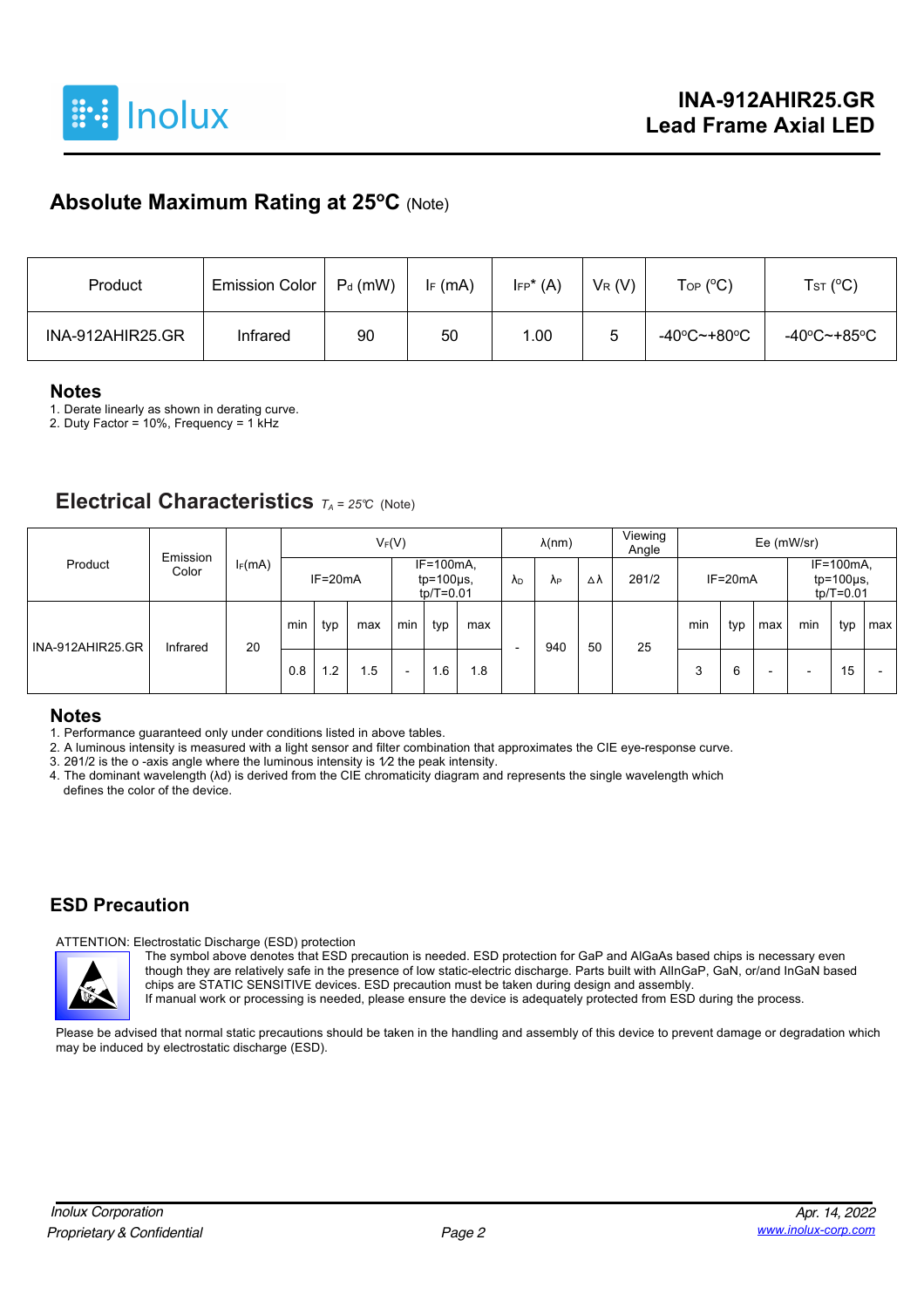

## **Typical Characteristic Curves Infrared**



#### **Spectral Distribution**





## Forward Current & Forward Voltage



#### Forward Current & **Ambient Temperature**

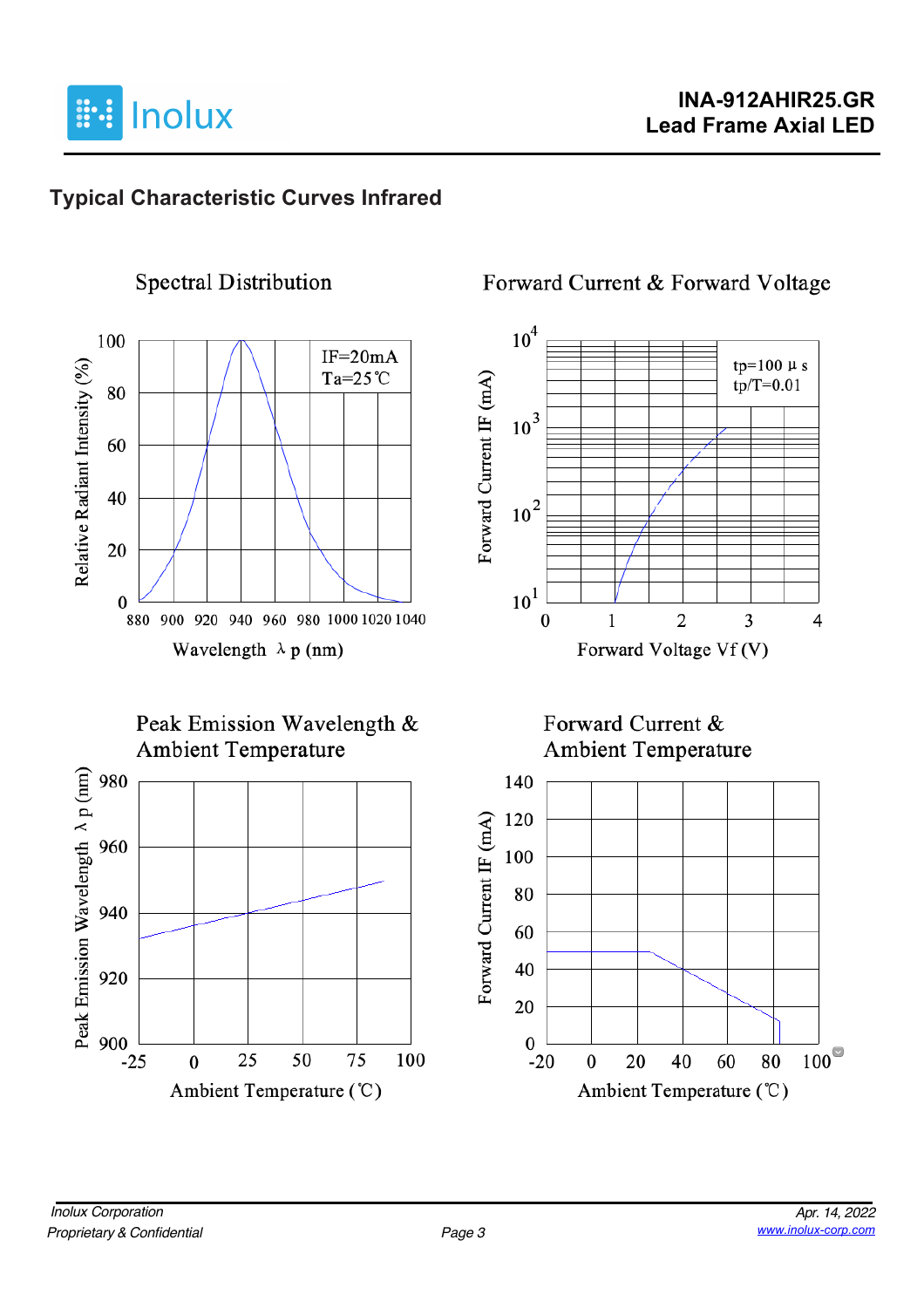



Relative Intensity & Forward Current



**Relative Radiant Intensity** & Angular Displacement

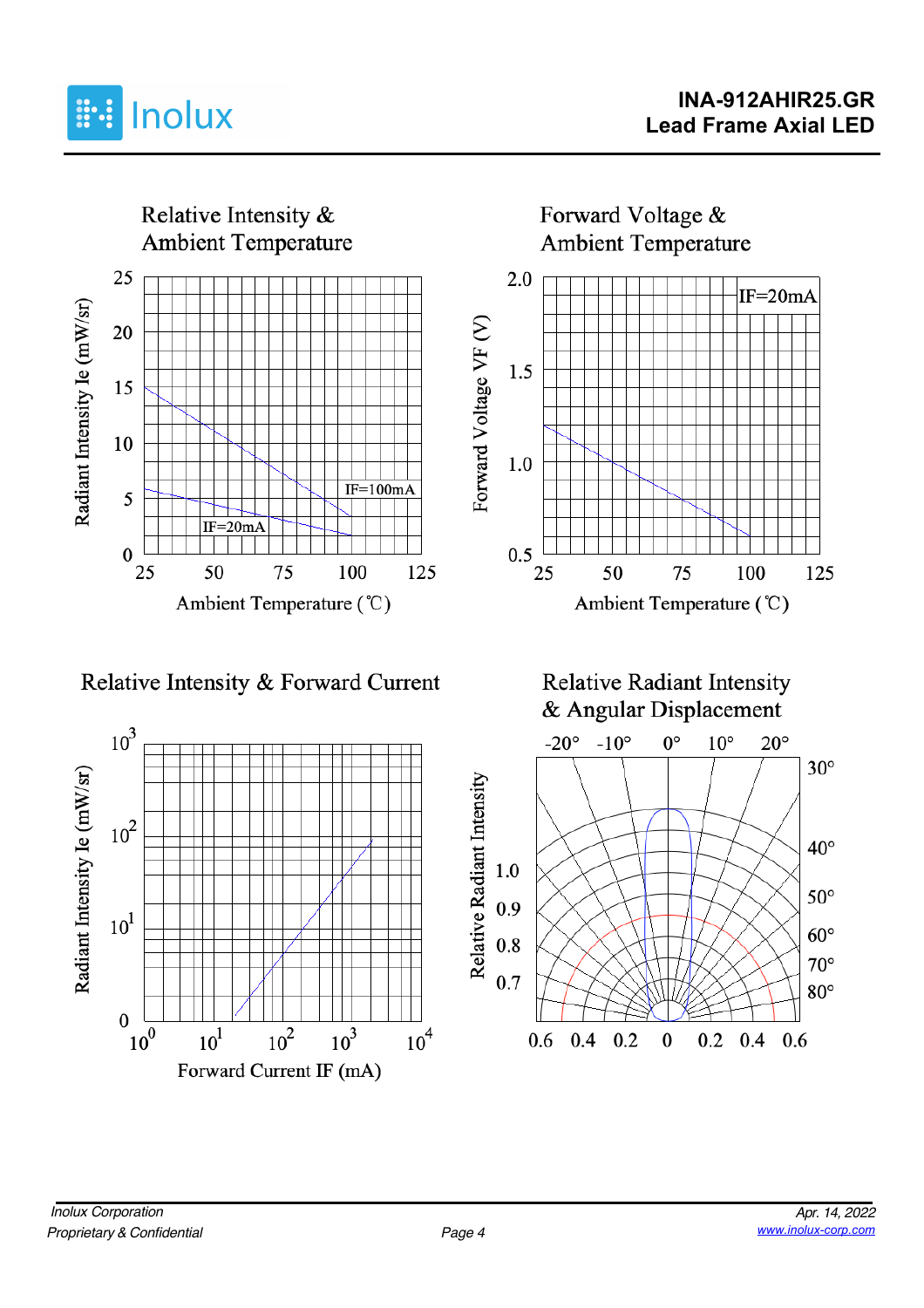

## **Ordering Information**

| Product          | <b>Emission Color</b> | <b>Test Current</b><br>$I_F$ (mA) | Radiant Intensity<br>Ee (mW/sr)<br>(Typ.) |                                               |           | Forward Voltage<br>VF (V)<br>(Typ.)            | Orderable<br>Part Number |
|------------------|-----------------------|-----------------------------------|-------------------------------------------|-----------------------------------------------|-----------|------------------------------------------------|--------------------------|
| INA-912AHIR25.GR |                       |                                   | $IF=20mA$                                 | $IF=100mA,$<br>$tp=100\mu s$ ,<br>$tp/T=0.01$ | $IF=20mA$ | $IF=100mA$ ,<br>$tp=100\mu s$ ,<br>$tp/T=0.01$ | <b>INA-912AHIR25.GR</b>  |
|                  | Infrared              | 20                                | 6                                         | 15                                            | 1.2       | 1.6                                            |                          |

### **Label Specifications**

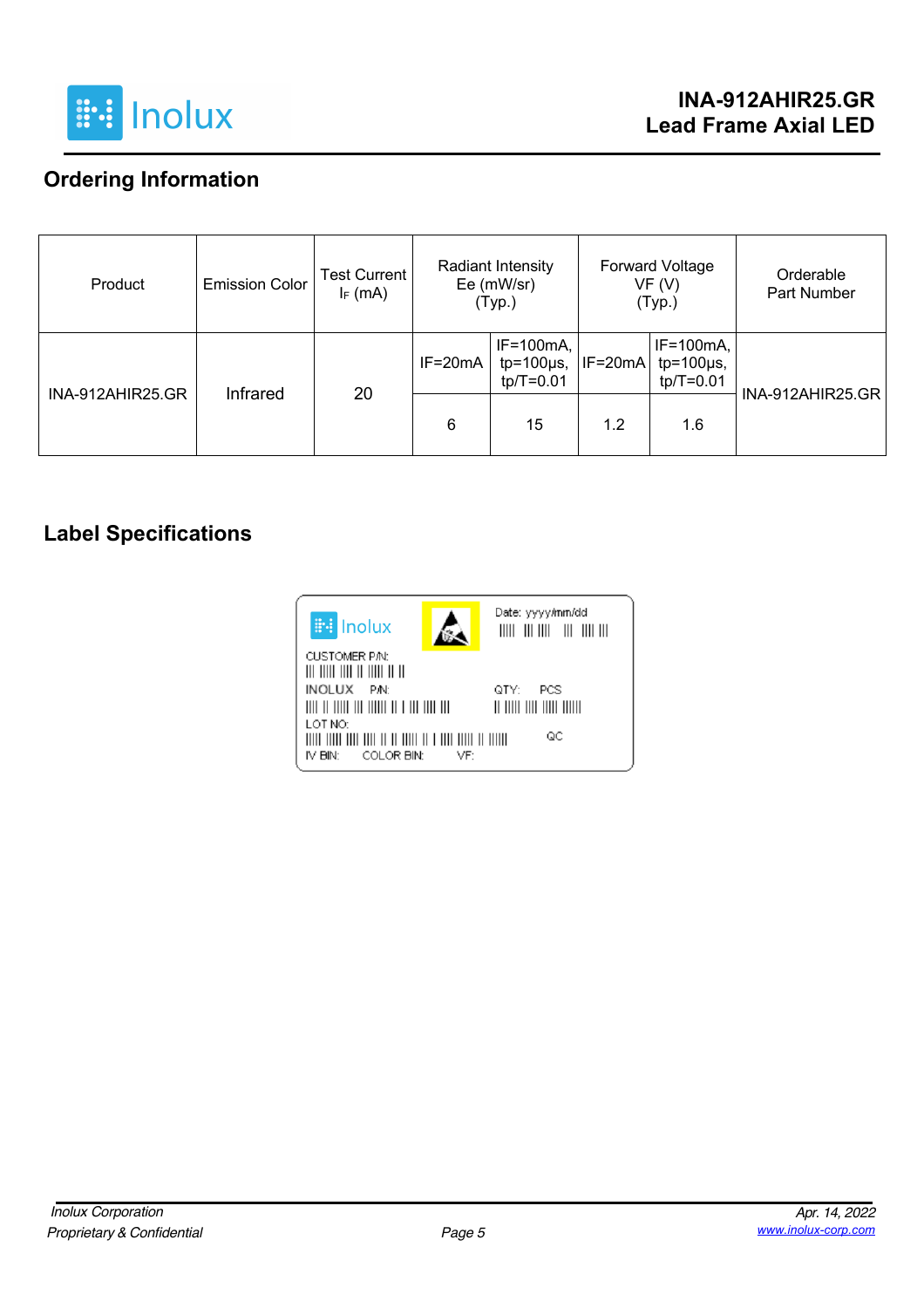

# **Inolux P/N:**

|  | N                             | $\mathsf{A}$ | $\overline{a}$ | 912     | A                               |                              | <b>HIR</b>       | 25                | .GR                     | X | X | $\pmb{\times}$ | $\mathsf{X}$ |
|--|-------------------------------|--------------|----------------|---------|---------------------------------|------------------------------|------------------|-------------------|-------------------------|---|---|----------------|--------------|
|  |                               |              |                | Package | Lens                            | Color                        | View Angle       | Leadframe<br>type | Customized<br>Stamp-off |   |   |                |              |
|  | Inolux<br>Lead frame<br>Axial |              |                |         | $912A =$<br>Lead frame<br>Axial | $(Blank) =$<br>Clear<br>Lens | $HIR =$<br>940nm | $25 = 25$ deg.    | $GR =$<br>Gullwing      |   |   |                |              |

#### **Lot No.:**

|                     | - |                     |       |      | ົາ     | 001 |
|---------------------|---|---------------------|-------|------|--------|-----|
| Internal            |   | Year (2017, 2018, ) |       |      | Serial |     |
| <sup>-</sup> racker |   |                     | Month | Date |        |     |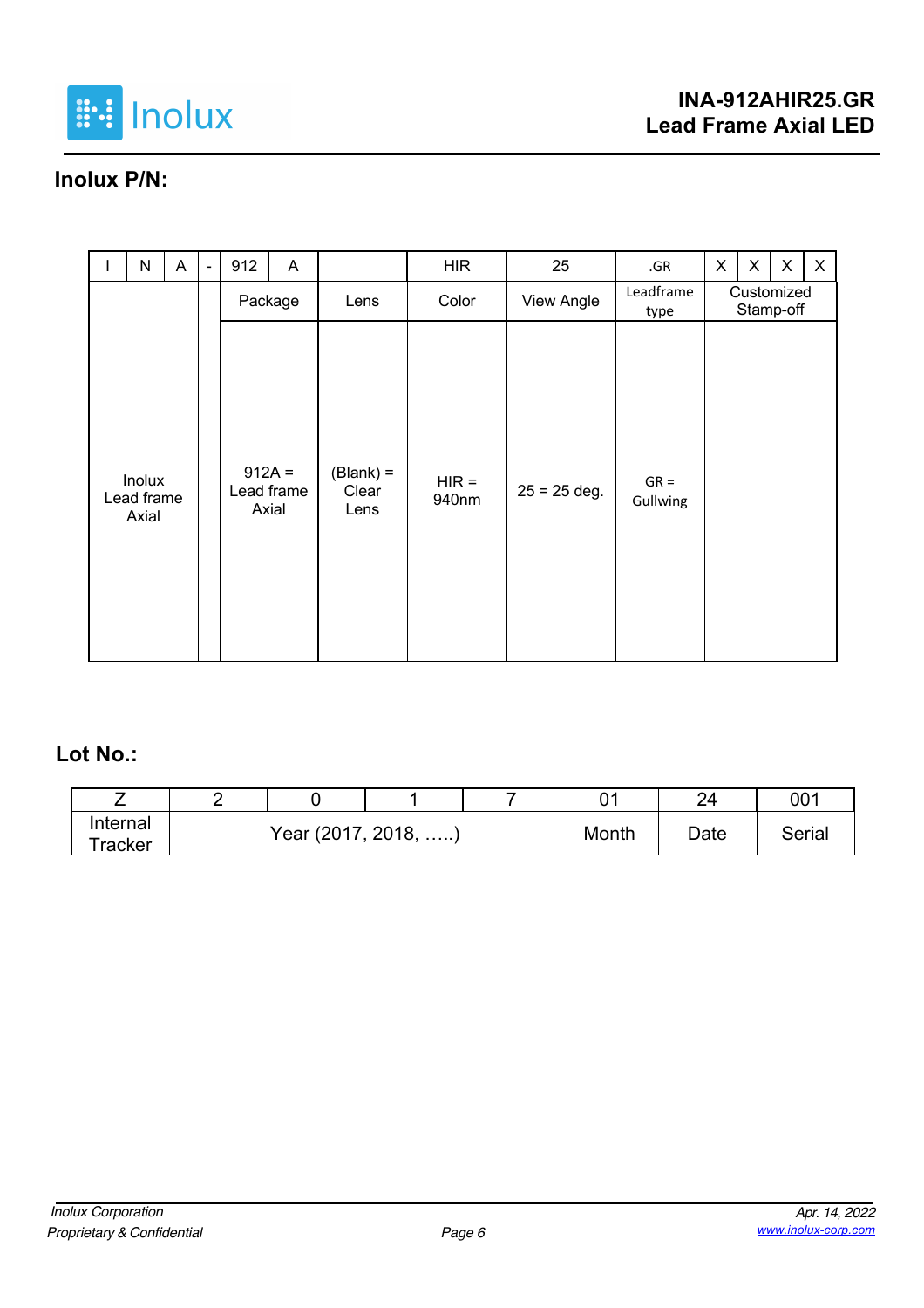

# **Reliability**

| Item                | Frequency/ lots/ samples/ Standards |                  | Conditions                                   |  |  |  |  |
|---------------------|-------------------------------------|------------------|----------------------------------------------|--|--|--|--|
|                     | failures                            | Reference        |                                              |  |  |  |  |
|                     | For all reliability                 | <b>J-STD-020</b> | 1.) Baking at 85°C for 24hrs                 |  |  |  |  |
| Precondition        | monitoring tests according          |                  | 2.) Moisture storage at 85°C/60% R.H. for    |  |  |  |  |
|                     | to JEDEC Level 2                    |                  | 168hrs                                       |  |  |  |  |
|                     | 1Q/ 1/ 22/ 0                        | JESD22-B102-B    | Accelerated aging 155°C/24hrs                |  |  |  |  |
| Solderability       |                                     | And CNS-5068     | Tinning speed: 2.5+0.5cm/s                   |  |  |  |  |
|                     |                                     |                  | Tinning: A: 215°C/ 3+1s or B: 260°C/ 10+1s   |  |  |  |  |
|                     |                                     | <b>CNS-5067</b>  | Dipping soldering terminal only              |  |  |  |  |
| Resistance to       |                                     |                  | Soldering bath temperature                   |  |  |  |  |
| soldering heat      |                                     |                  | A: 260+/-5°C; 10+/-1s                        |  |  |  |  |
|                     |                                     |                  | B: 350+/-10°C; 3+/-0.5s                      |  |  |  |  |
|                     | 1Q/ 1/ 40/ 0                        | CNS-11829        | 1.) Precondition: 85°C baking for 24hrs      |  |  |  |  |
| Operating life test |                                     |                  | 85°C/60%R.H. for 168hrs                      |  |  |  |  |
|                     |                                     |                  | 2.) Tamb25°C; IF=20mA; duration 1000hrs      |  |  |  |  |
| High humidity,      | 1Q/1/45/0                           | JESD-A101-B      | Tamb: 85°C                                   |  |  |  |  |
| high temperature    |                                     |                  | Humidity: 85% R.H., IF=5mA                   |  |  |  |  |
| bias                |                                     |                  | Duration: 1000hrs                            |  |  |  |  |
| High temperature    | 1Q/1/20                             | IN specs.        | Tamb: 55°C                                   |  |  |  |  |
| bias                |                                     |                  | $IF = 20mA$                                  |  |  |  |  |
|                     |                                     |                  | Duration: 1000hrs                            |  |  |  |  |
|                     | 1Q/ 1/ 40/ 0                        |                  | Tamb25°C, If=20mA,, Ip=100mA, Duty           |  |  |  |  |
| Pulse life test     |                                     |                  | cycle= $0.125$ (tp= $125\mu s$ , T= $1sec$ ) |  |  |  |  |
|                     |                                     |                  | Duration 500hrs)                             |  |  |  |  |
|                     | 1Q/ 1/ 76/ 0                        | JESD-A104-A      | A cycle: -40 degree C 15min; +85 degree C    |  |  |  |  |
| Temperature         |                                     | IEC 68-2-14, Nb  | 15 <sub>min</sub>                            |  |  |  |  |
| cycle               |                                     |                  | Thermal steady within 5 min                  |  |  |  |  |
|                     |                                     |                  | 300 cycles                                   |  |  |  |  |
|                     |                                     |                  | 2 chamber/ Air-to-air type                   |  |  |  |  |
| High humidity       | 1Q/ 1/ 40/ 0                        | <b>CNS-6117</b>  | 60+3°C                                       |  |  |  |  |
| storage test        |                                     |                  | 90+5/-10% R.H. for 500hrs                    |  |  |  |  |
| High temperature    | 1Q/ 1/ 40/ 0                        | <b>CNS-554</b>   | 100+10°C for 500hrs                          |  |  |  |  |
| storage test        |                                     |                  |                                              |  |  |  |  |
| Low temperature     | 1Q/1/40/0                           | <b>CNS-6118</b>  | $-40+5^{\circ}$ C for 500hrs                 |  |  |  |  |
| storage test        |                                     |                  |                                              |  |  |  |  |